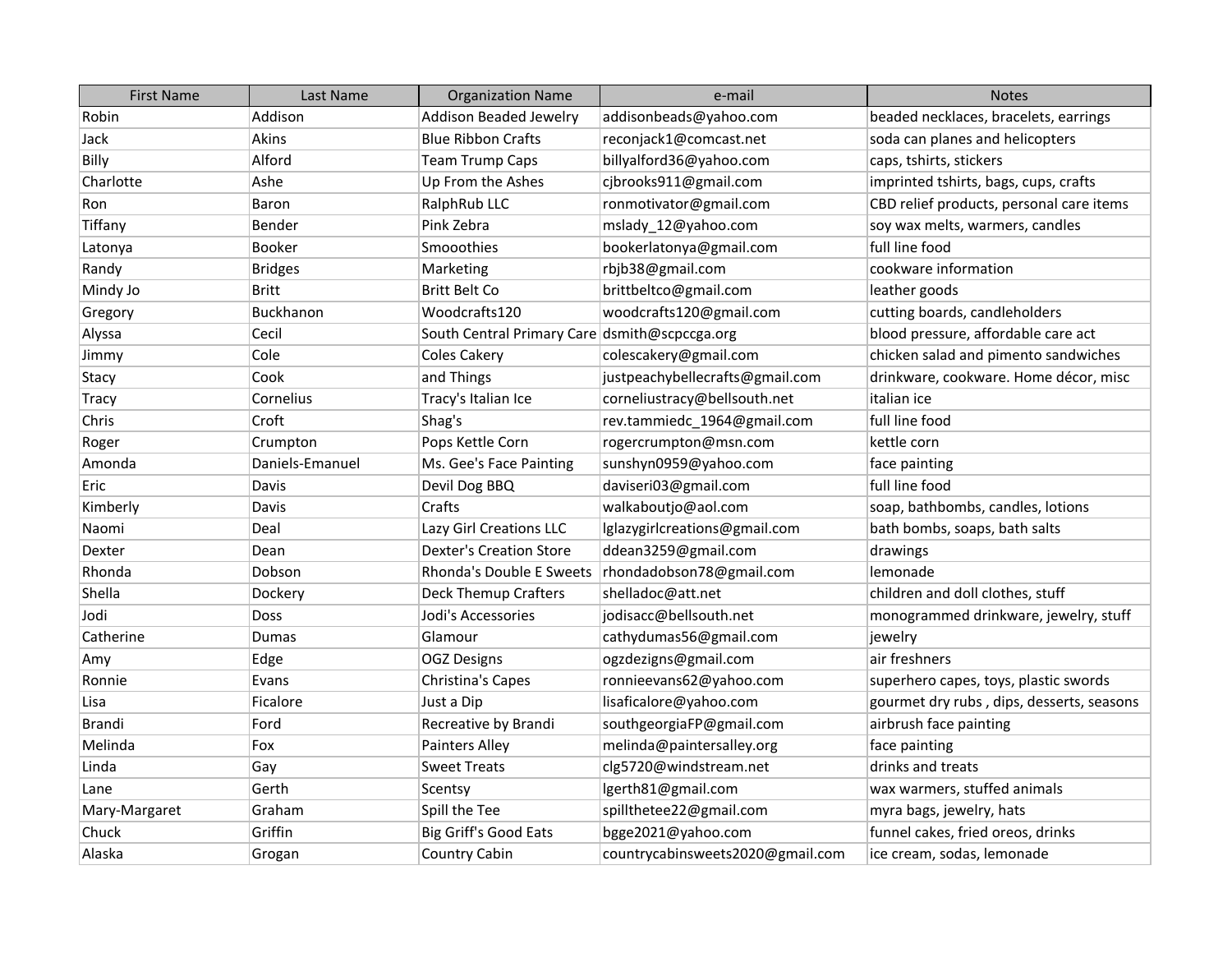| <b>First Name</b> | Last Name    | <b>Organization Name</b>       | e-mail                            | <b>Notes</b>                              |
|-------------------|--------------|--------------------------------|-----------------------------------|-------------------------------------------|
| Hiwatha           | Hakeem       | <b>Fleming Fashion</b>         | jhagan548@gmail.com               | bubble blowers, other stuff               |
| Debbie            | Hankey       | D's Kettlecorn                 | djconcessionsllc@yahoo.com        | kettle corn                               |
| Randall           | Hanson       |                                | rhanson5668@gmail.com             | wood dog feeders, potato bags             |
| Jackie            | Hearon       | <b>Health Benefit Advisors</b> | RandJBenefits@yahoo.com           | free bags and masks                       |
| Donnie            | Henry        | Henry's Concessions            | ashleyanne1@mchsi.com             | dogs, hamburgers                          |
| Futina            | Hope         | <b>Hopes Grilling</b>          | futinar@yahoo.com                 | full line food                            |
| Shawn             | Horace       | & Fire Safety                  | shorace@oci.ga.gov                | information                               |
| Amy               | Horton       | MaryKay                        | amygirl15@hotmail.com             | Mary Kay cosmetics                        |
| Teddy             | Hubbard      | <b>T&amp;J Sales</b>           | thehubus@yahoo.com                | sheets                                    |
| Kendra            | Jackson      | Kendra Locke Concessions       | kendralockeconcessions@gmail.com  | tea, lemonaide, water                     |
| Tom               | Joerg        | Joerg's American Karate        | joergskarate@yahoo.com            | NFL MLB tye-dyed t-shirts                 |
| Mike              | Kennedy      | Veterands                      | reztnal44@gmail.com               | southern heritage items                   |
| Kirsty            | Klein        | <b>Kleins Paints</b>           | tompkins.kirsty@yahoo.com         | flower and animal paintings               |
| Elwanda           | Klucik       | 5 Points Berries               | fpbwinery@gmail.com               | wine                                      |
| David             | Lightsey     | The Family Fun Company         | davidlightsey@rocketmail.com      | bungee jump                               |
| Ronnie            | Liverett     | Southern Showcase              | southernshowcase@yahoo.com        | cell phone accessories                    |
| <b>Steve</b>      | Malcolm      | I'm Hooked                     | smalcolm@dot.ga.gov               | jewelry from fishing products             |
| Pamela            | Merritt      | Concepts of Lace and Fire      | conceptsoflaceandfire@yahoo.com   | art                                       |
| Tera              | Mesta        | JT Tumblers                    | mrstera@yahoo.com                 | hand painted tumblers                     |
| Margie            | Minchew      | Diversified Resources Inc      | mminchew@diversifiedresources.net | information                               |
| Libby             | <b>Nelms</b> | Co.Humane Society / Pilot      | fitzhumane@windstream.net         | pet adoptions, t-shirts, pet supplies     |
| Michael           | Newsome      | Oak Chapel Printing            | mmdnewsome@aol.com                | screen printed tshirts                    |
| Abby              | Newton       | Abby's Face Painting           | snabs@att.net                     | face painting                             |
| Jorjanne          | Paulk        | Paulk Vinyards                 | jorjanne@paulkvineyards.com       | juices, jellies, t-shirts, hats, tumblers |
| Cheryl            | Peterson     | CAP enterprise                 | capenterprise@gmail.com           | novelties                                 |
| Sherry            | Pope         | <b>SheShed Vinyl Creations</b> | sheshedvinyl2022@gmail.com        | handmade wooden décor                     |
| Chris             | Proctor      | Chris' Alligator Shack         | proctormary06@gmail.com           | alligator ka-bobs, fluffy fries           |
| David             | Pugh         | Tennessee Tagman               | tntagman@yahoo.com                | custom license plates, signs              |
| Denise            | Ray          | The Sweet Spot                 | denise.ray@mchsi.com              | sweets, candies, treats                   |
| <b>Brian</b>      | Reiss        | Party Harbour Inflatables      | brian@partyharbour.com            | mountain, inflatables                     |
| Randy             | Roberts      | Salty's Seafood                | packerhawg@gmail.com              | shrimp, grouper, alligator                |
| Susan             | Rochfort     | Vintage Kitchens               | davideggett53@gmail.com           | greeting cards, notebooks                 |
| Chelsea           | Rodriguez    | Sofia Mae Creations            | sofiamaecreations@gmail.com       | tees, tumblers, stuff                     |
| Cesar             | Rojas        | <b>RUANA</b>                   | ruanallc@hotmail.com              | dream catchers, leather, wool             |
| <b>Brenda</b>     | Rowland      | Jewelry                        | tyra31023@yahoo.com               | jewelry                                   |